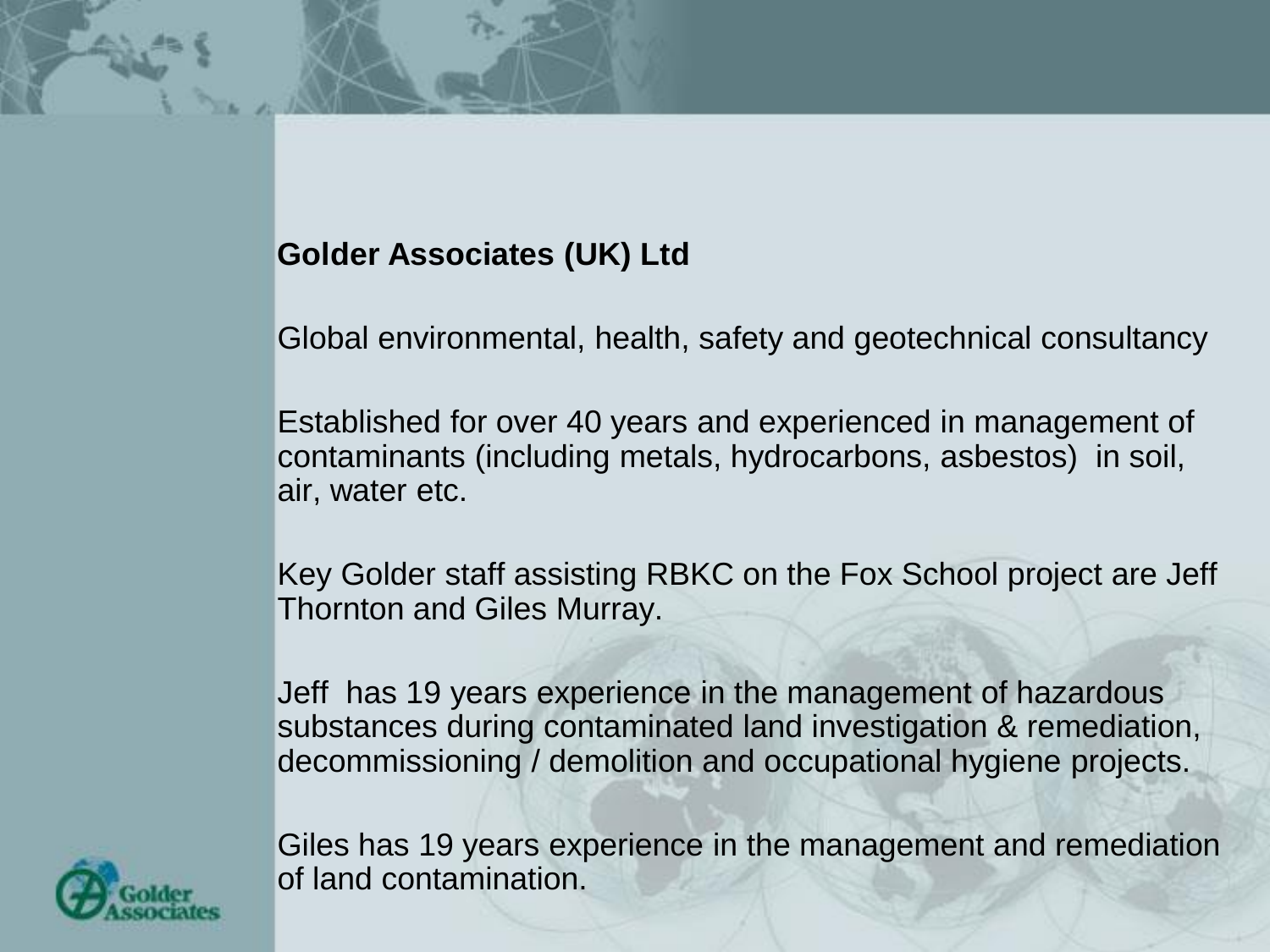#### **Legislation**

Control of Lead At Work Regulations 2002 For occupation health when working with lead – exposure limit for lead in air, action / suspension limits for blood lead

Control of Asbestos Regulations 2012 0.01 fibres/ml air outside the work area.

Environmental Protection Act 1990 Statutory nuisance issues regulated by the local authority